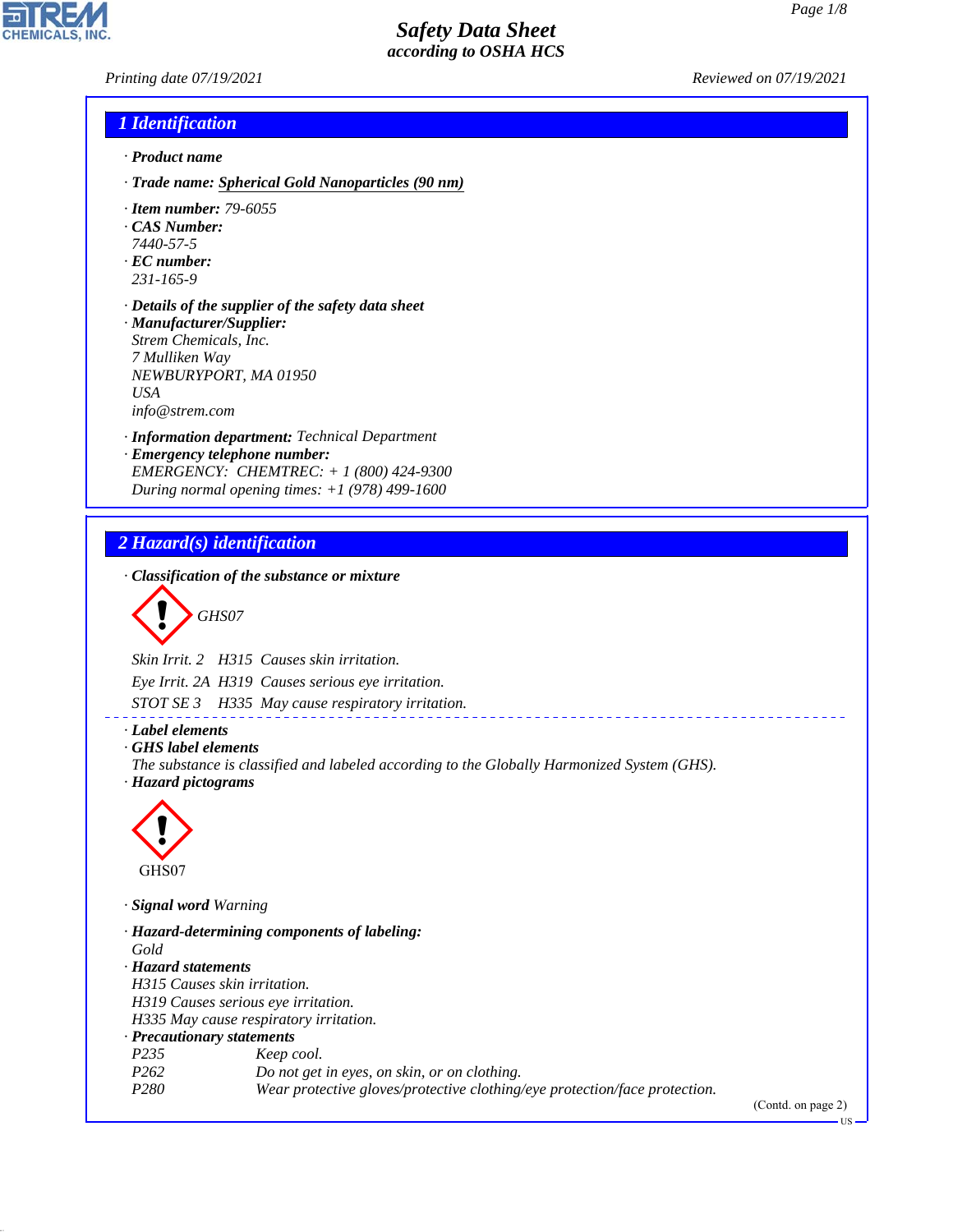*Printing date 07/19/2021 Reviewed on 07/19/2021*



### *3 Composition/information on ingredients*

- *· Chemical characterization: Substances*
- *· CAS No. Description 7440-57-5 Gold*
- *· Identification number(s)*
- *· EC number: 231-165-9*

### *4 First-aid measures*

- *· Description of first aid measures*
- *· After inhalation: In case of unconsciousness place patient stably in side position for transportation.*
- *· After skin contact: Immediately wash with water and soap and rinse thoroughly.*
- *· After eye contact: Rinse opened eye for several minutes under running water. If symptoms persist, consult a doctor.*
- *· After swallowing: If symptoms persist consult doctor.*
- *· Information for doctor:*
- *· Most important symptoms and effects, both acute and delayed No further relevant information available.*
- *· Indication of any immediate medical attention and special treatment needed No further relevant information available.*

## *5 Fire-fighting measures*

*· Extinguishing media*

44.1.1

- *· Suitable extinguishing agents: Use fire fighting measures that suit the environment.*
- *· Special hazards arising from the substance or mixture No further relevant information available.*

(Contd. on page 3)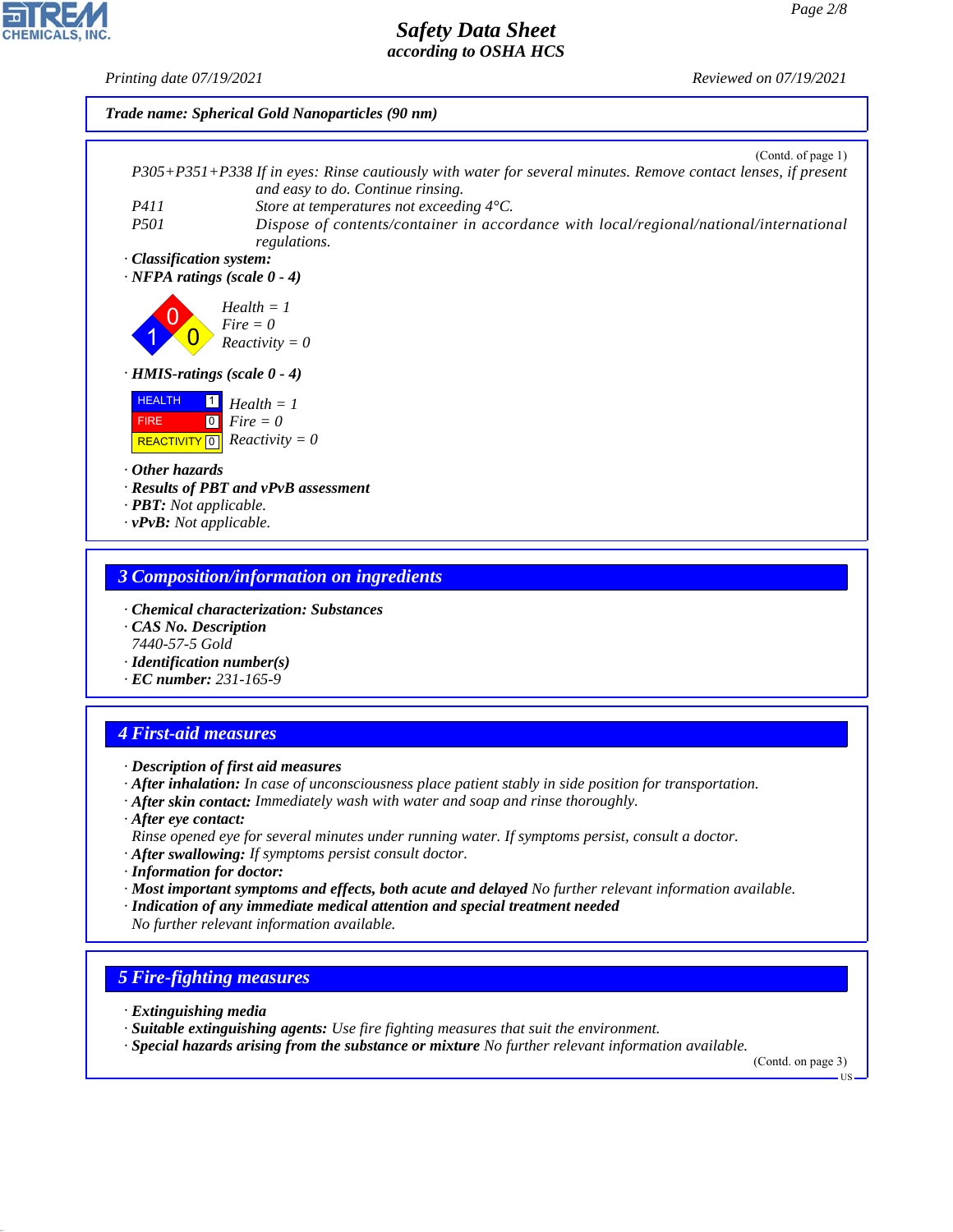(Contd. of page 2)

## *Safety Data Sheet according to OSHA HCS*

*Printing date 07/19/2021 Reviewed on 07/19/2021*

*Trade name: Spherical Gold Nanoparticles (90 nm)*

- *· Advice for firefighters*
- *· Protective equipment: No special measures required.*

### *6 Accidental release measures*

- *· Personal precautions, protective equipment and emergency procedures Not required.*
- *· Environmental precautions: No special measures required.*
- *· Methods and material for containment and cleaning up: Absorb with liquid-binding material (sand, diatomite, acid binders, universal binders, sawdust). Dispose contaminated material as waste according to item 13.*
- *Ensure adequate ventilation. · Reference to other sections*
- *See Section 7 for information on safe handling. See Section 8 for information on personal protection equipment. See Section 13 for disposal information.*
- *· Protective Action Criteria for Chemicals*

*· PAC-1:*

*0.46 mg/m3*

*· PAC-2:*

*· PAC-3:*

*30 mg/m3*

*5.1 mg/m3*

### *7 Handling and storage*

*· Handling:*

- *· Precautions for safe handling No special precautions are necessary if used correctly.*
- *· Information about protection against explosions and fires: No special measures required.*
- *· Conditions for safe storage, including any incompatibilities*
- *· Storage: Keep cool.*
- *· Requirements to be met by storerooms and receptacles: No special requirements.*
- *· Information about storage in one common storage facility: Not required.*
- *· Further information about storage conditions: Keep receptacle tightly sealed.*
- *· Recommended storage temperature: Store at temperatures not exceeding 4 °C. Keep cool.*
- *· Specific end use(s) No further relevant information available.*

## *8 Exposure controls/personal protection*

*· Additional information about design of technical systems: No further data; see item 7.*

*· Control parameters*

- *· Components with limit values that require monitoring at the workplace: Not required.*
- *· Additional information: The lists that were valid during the creation were used as basis.*

*· Exposure controls*

44.1.1

- *· Personal protective equipment:*
- *· General protective and hygienic measures: Keep away from foodstuffs, beverages and feed. Immediately remove all soiled and contaminated clothing. Wash hands before breaks and at the end of work.*

(Contd. on page 4)

US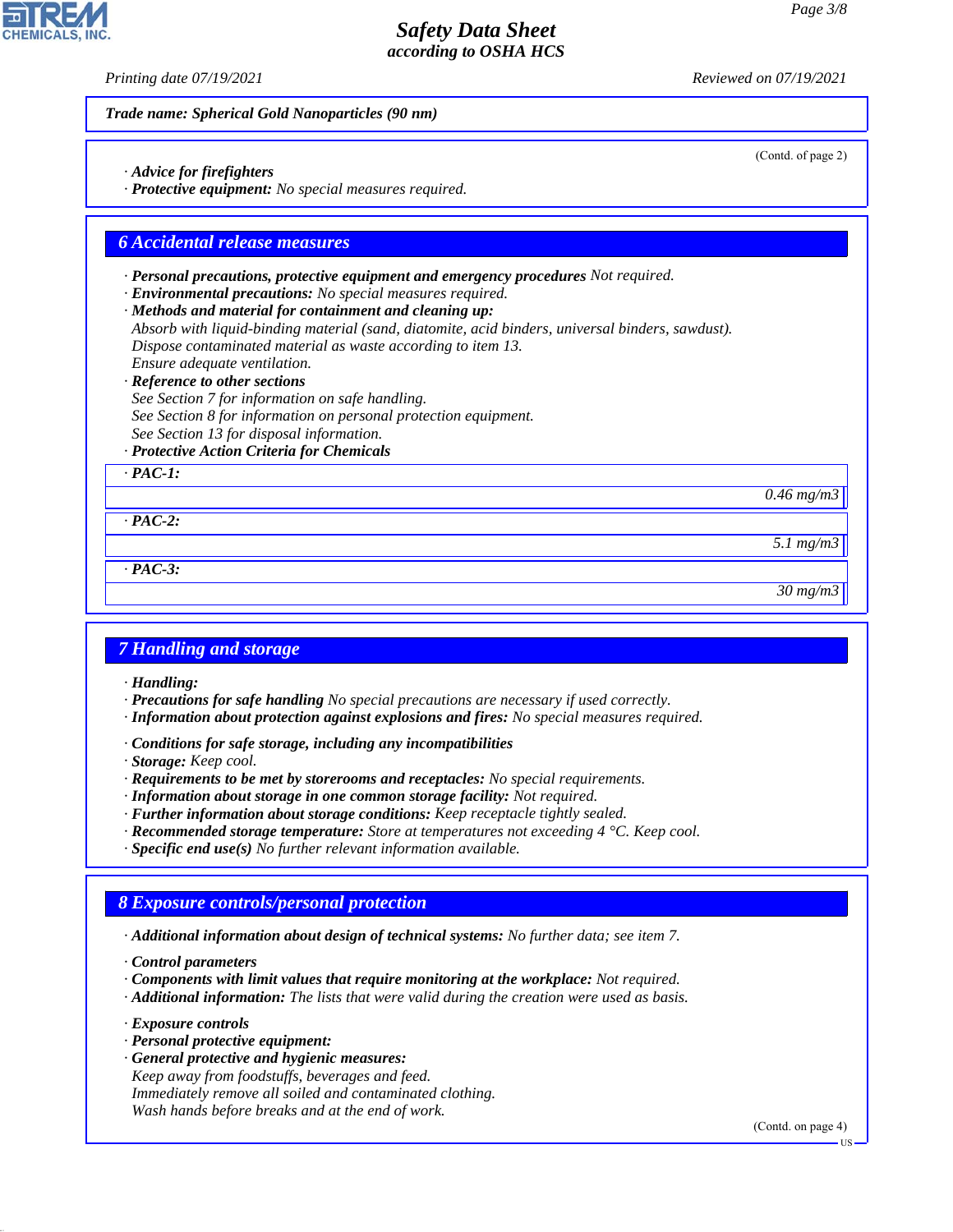**CHEMICALS, INC** 

44.1.1

*Printing date 07/19/2021 Reviewed on 07/19/2021*

### *Trade name: Spherical Gold Nanoparticles (90 nm)*



| 9 Physical and chemical properties                                                    |                                               |  |
|---------------------------------------------------------------------------------------|-----------------------------------------------|--|
| · Information on basic physical and chemical properties<br><b>General Information</b> |                                               |  |
| $\cdot$ Appearance:                                                                   |                                               |  |
| Form:                                                                                 | Liquid                                        |  |
| Color:                                                                                | Violet                                        |  |
| $\cdot$ Odor:                                                                         | <i><u><b>Odorless</b></u></i>                 |  |
| · Odor threshold:                                                                     | Not determined.                               |  |
| $\cdot$ pH-value:                                                                     | Not determined.                               |  |
| Change in condition                                                                   |                                               |  |
| <b>Melting point/Melting range:</b>                                                   | 1.064 °C (34 °F)                              |  |
| <b>Boiling point/Boiling range:</b>                                                   | 2.067 °C (36 °F)                              |  |
| · Flash point:                                                                        | Not applicable.                               |  |
| · Flammability (solid, gaseous):                                                      | Not determined.                               |  |
| · Ignition temperature:                                                               |                                               |  |
| Decomposition temperature:                                                            | Not determined.                               |  |
| $\cdot$ Auto igniting:                                                                | Not determined.                               |  |
| · Danger of explosion:                                                                | Product does not present an explosion hazard. |  |
| <b>Explosion limits:</b>                                                              |                                               |  |
| Lower:                                                                                | Not determined.                               |  |
| Upper:                                                                                | Not determined.                               |  |
| · Vapor pressure:                                                                     | Not determined.                               |  |
|                                                                                       | (Contd. on page 5)                            |  |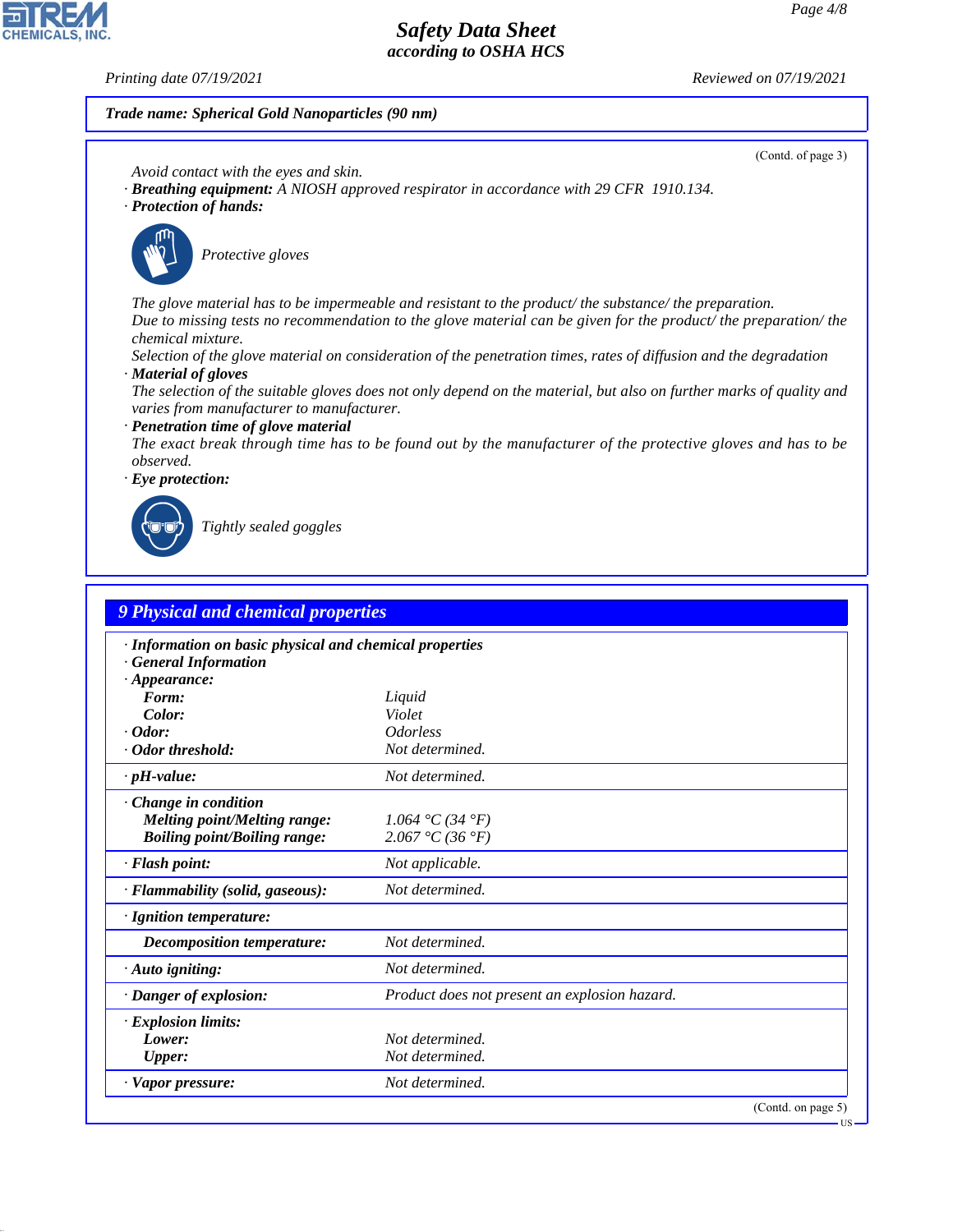*Printing date 07/19/2021 Reviewed on 07/19/2021*

*Trade name: Spherical Gold Nanoparticles (90 nm)*

|                                                                         |                                             | (Contd. of page 4) |
|-------------------------------------------------------------------------|---------------------------------------------|--------------------|
| $\cdot$ Density at 20 $\textdegree$ C (68 $\textdegree$ F):             | $19.3$ g/cm <sup>3</sup> (161.0585 lbs/gal) |                    |
| $\cdot$ Relative density                                                | Not determined.                             |                    |
| · Vapor density                                                         | Not determined.                             |                    |
| $\cdot$ Evaporation rate                                                | Not determined.                             |                    |
| · Solubility in / Miscibility with                                      |                                             |                    |
| Water:                                                                  | Not miscible or difficult to mix.           |                    |
| $\cdot$ <b>Partition coefficient (n-octanol/water):</b> Not determined. |                                             |                    |
| · Viscosity:                                                            |                                             |                    |
| Dynamic:                                                                | Not determined.                             |                    |
| Kinematic:                                                              | Not determined.                             |                    |
| · Solvent content:                                                      |                                             |                    |
| Organic solvents:                                                       | $0.0\%$                                     |                    |
| <b>VOC</b> content:                                                     | 0.0 g/l / 0.00 lb/gl                        |                    |
| $\cdot$ Other information                                               | No further relevant information available.  |                    |

## *10 Stability and reactivity*

*· Reactivity No further relevant information available.*

- *· Chemical stability*
- *· Thermal decomposition / conditions to be avoided: No decomposition if used according to specifications.*
- *· Possibility of hazardous reactions No dangerous reactions known.*
- *· Conditions to avoid No further relevant information available.*
- *· Incompatible materials: No further relevant information available.*
- *· Hazardous decomposition products: No dangerous decomposition products known.*

# *11 Toxicological information*

### *· Information on toxicological effects*

- *· Acute toxicity:*
- *· Primary irritant effect:*
- *· on the skin: Irritant to skin and mucous membranes.*
- *· on the eye: Irritating effect.*
- *· Sensitization: No sensitizing effects known.*
- *· Additional toxicological information:*
- *· Carcinogenic categories*

*· IARC (International Agency for Research on Cancer)*

*Substance is not listed.*

*· NTP (National Toxicology Program)*

*Substance is not listed.*

### *· OSHA-Ca (Occupational Safety & Health Administration)*

*Substance is not listed.*

## *12 Ecological information*

*· Toxicity*

44.1.1

*· Aquatic toxicity: No further relevant information available.*

(Contd. on page 6)

US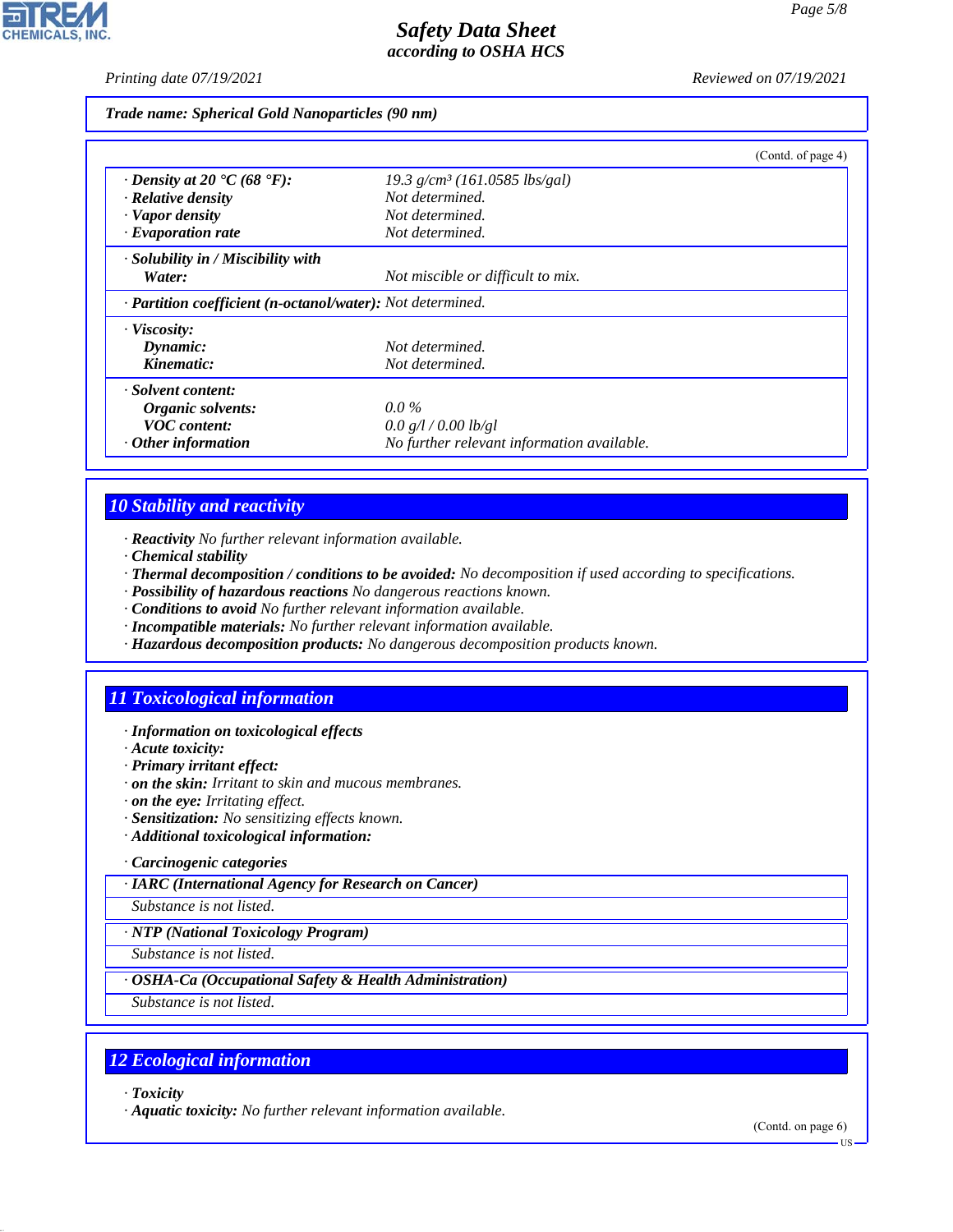*Printing date 07/19/2021 Reviewed on 07/19/2021*

### *Trade name: Spherical Gold Nanoparticles (90 nm)*

- *· Persistence and degradability No further relevant information available.*
- *· Behavior in environmental systems:*
- *· Bioaccumulative potential No further relevant information available.*
- *· Mobility in soil No further relevant information available.*
- *· Additional ecological information:*
- *· General notes: Not known to be hazardous to water.*
- *· Results of PBT and vPvB assessment*
- *· PBT: Not applicable.*
- *· vPvB: Not applicable.*
- *· Other adverse effects No further relevant information available.*

### *13 Disposal considerations*

*· Waste treatment methods*

*· Recommendation:*

*Must not be disposed of together with household garbage. Do not allow product to reach sewage system.*

*· Uncleaned packagings:*

*· Recommendation: Disposal must be made according to official regulations.*

### *14 Transport information*

| $\cdot$ UN-Number<br>· DOT, ADN, IMDG, IATA                                         | not regulated   |
|-------------------------------------------------------------------------------------|-----------------|
| $\cdot$ UN proper shipping name<br>· DOT, ADN, IMDG, IATA                           | not regulated   |
| $\cdot$ Transport hazard class(es)                                                  |                 |
| · DOT, ADN, IMDG, IATA<br>· Class                                                   | not regulated   |
| · Packing group<br>· DOT, IMDG, IATA                                                | not regulated   |
| · Environmental hazards:<br>$\cdot$ Marine pollutant:                               | No              |
| $\cdot$ Special precautions for user                                                | Not applicable. |
| · Transport in bulk according to Annex II of<br><b>MARPOL73/78 and the IBC Code</b> | Not applicable. |
| · UN "Model Regulation":                                                            | not regulated   |

### *15 Regulatory information*

*· Safety, health and environmental regulations/legislation specific for the substance or mixture · Sara*

*· Section 355 (extremely hazardous substances):*

*Substance is not listed.*

44.1.1

(Contd. on page 7)



(Contd. of page 5)

US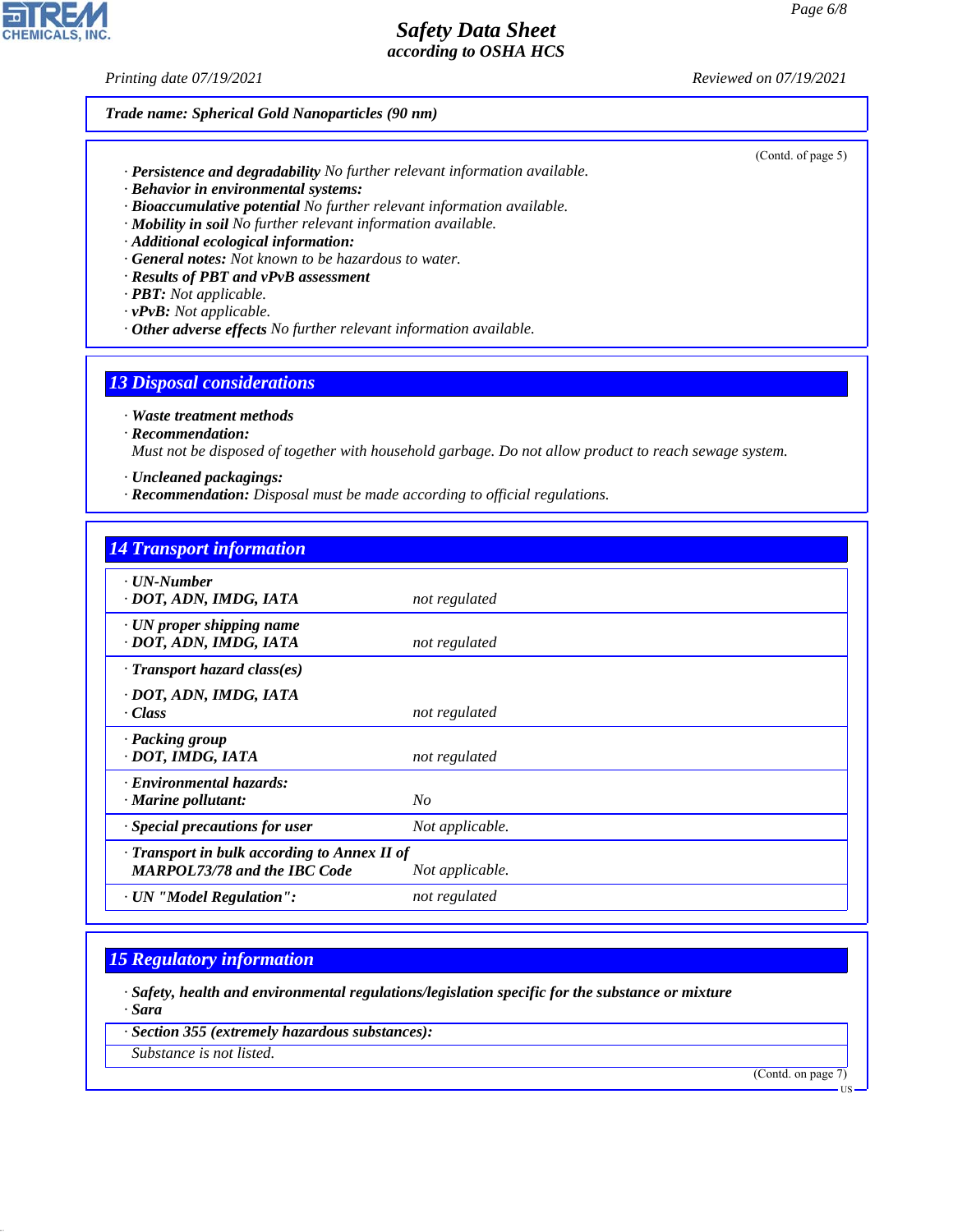**CHEMICALS, INC** 

*Printing date 07/19/2021 Reviewed on 07/19/2021*

*Trade name: Spherical Gold Nanoparticles (90 nm)*

(Contd. of page 6)

| · Section 313 (Specific toxic chemical listings): |  |
|---------------------------------------------------|--|
| Substance is not listed.                          |  |

*· TSCA (Toxic Substances Control Act):*

*Substance is listed.*

*· Proposition 65*

*· Chemicals known to cause cancer:*

*Substance is not listed.*

*· Chemicals known to cause reproductive toxicity for females:*

*Substance is not listed.*

*· Chemicals known to cause reproductive toxicity for males:*

*Substance is not listed.*

*· Chemicals known to cause developmental toxicity: Substance is not listed.*

*· Carcinogenic categories*

*· EPA (Environmental Protection Agency)*

*Substance is not listed.*

*· TLV (Threshold Limit Value established by ACGIH)*

*Substance is not listed.*

*· NIOSH-Ca (National Institute for Occupational Safety and Health)*

*Substance is not listed.*

*· GHS label elements*

*The substance is classified and labeled according to the Globally Harmonized System (GHS).*

*· Hazard pictograms*



44.1.1

*· Signal word Warning*

- *· Hazard-determining components of labeling: Gold · Hazard statements*
- *H315 Causes skin irritation.*
- *H319 Causes serious eye irritation.*
- *H335 May cause respiratory irritation.*

### *· Precautionary statements*

- *P235 Keep cool.*
- *P262 Do not get in eyes, on skin, or on clothing.*
- *P280 Wear protective gloves/protective clothing/eye protection/face protection.*

*P305+P351+P338 If in eyes: Rinse cautiously with water for several minutes. Remove contact lenses, if present and easy to do. Continue rinsing.*

- *P411 Store at temperatures not exceeding 4°C.*
- *P501 Dispose of contents/container in accordance with local/regional/national/international regulations.*
- *· Chemical safety assessment: A Chemical Safety Assessment has not been carried out.*

US